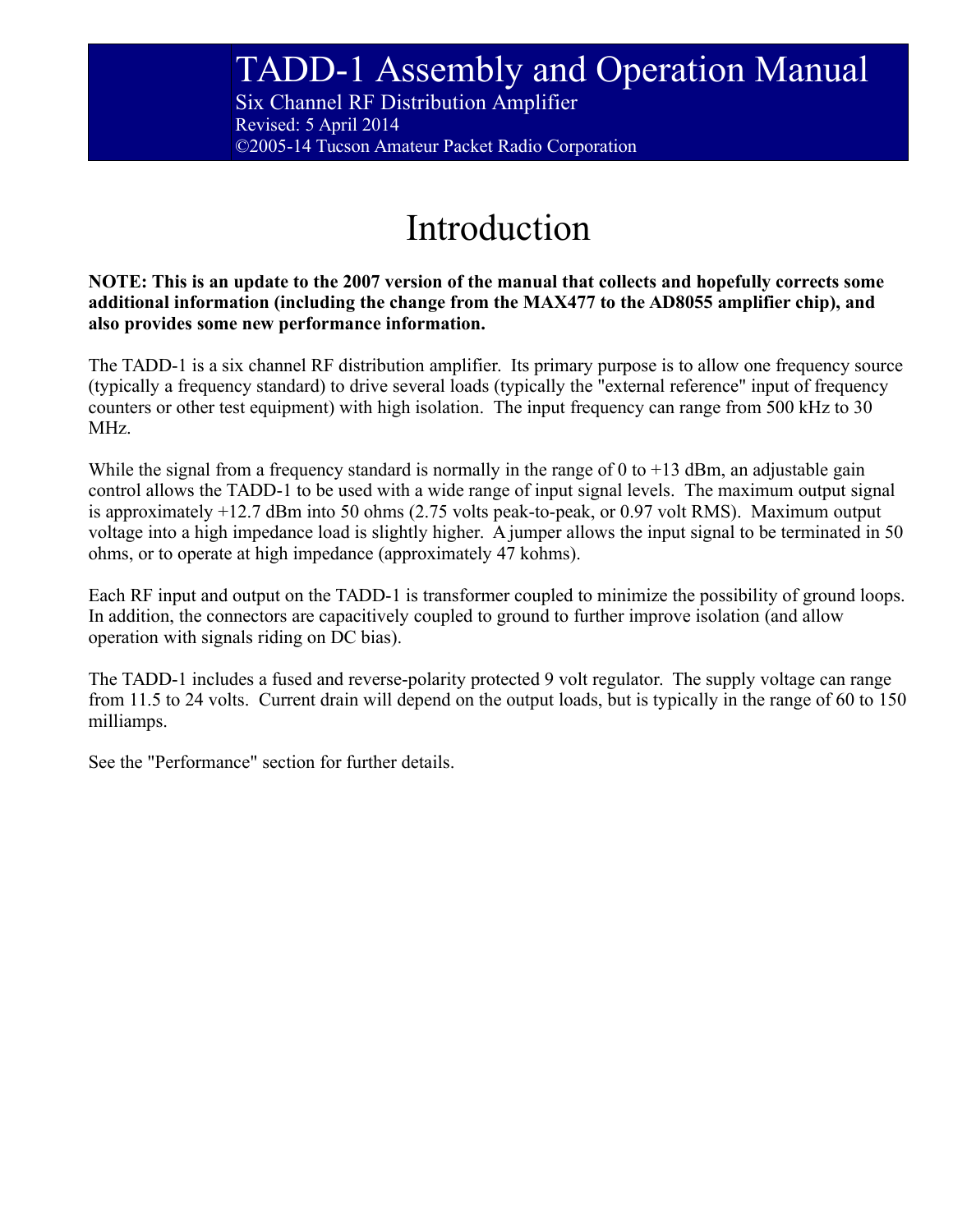### Circuit Description

The TADD-1 uses the Maxim MAX477 Analog Devices AD8055 amplifier (please read all "MAX477" references in this document as "AD8055"). The MAX477 DIP package version has been discontinued. The AD8055 is a drop-in replacement with nearly identical performance; in fact, limited testing has shown that is has a few dB lower phase noise than the MAX477 device.

The MAX477 is a video amplifier designed to drive coax lines, so it is well suited to this application. It has a maximum operating frequency of 300MHz, and this requires care in the circuit design and layout to avoid oscillation and spurious outputs.

The input signal enters via J1 and T1. C11 provides an RF ground reference while maintaining DC isolation. JP1 and JP2 are headers that, if installed, allow several TADD-1 boards to be stacked and share a common RF input. JP3 allows 51 ohm resistor R12 to terminate the input signal if desired.

The MAX477 output level is internally clamped to a maximum of 7 volts peak-to-peak (5 volts Pk-Pk when loaded by 50 ohms). Since IC1 has a minimum gain of 2, it's possible that a strong input signal could overdrive the amplifier and result in output clipping. R4 and R6 form a voltage divider that can be used to reduce the input signal level if necessary. The default values (R4=10k and R6=100k) result in minimalattenuation. Changing their ratio allows greater attenuation. For example, using 47k for both resistors will reduce the input voltage by half. Given that the amplifier has a gain of up to 13, it's best to err on the side of increased attenuation if your input signal level is robust.

The voltage divider described in the deleted text above provided excess attenuation, and limited the TADD-1 to less than unity gain. In current units, R4 has been changed to 1 kohm and R6 has been eliminated. In addition, R1 and R8 have been changed from 15 kohms to 47 kohms. These changes substantially increase the maximum gain. All TADD-1 units shipped after September 15, 2006 include these changed components, and all earlier units may be retrofitted by changing the values of R4, R1, and R8 as noted, and removing R6. No board changes are required.

The TADD-1 operates from a single 9 volt regulated power supply, so input signals to the MAX477 amplifiers must ride on a 4.5 volt DC bias. R1 and R8 provide that bias for the input of IC1, and C8 provides DC isolation.

Trimmer R13 adjusts the gain of IC1. The gain of a non-inverting op amp is equal to 1+Rb/Ra. In the TADD-1, Ra is R10 (220) plus R13 (0 to 2.5 kohm) and Rb is R11 (2.7 kohm). Therefore, the gain ranges from about 2 (when R13 is set to 2.5 kohm) to about 13 (when R13 is set to 0 ohms). Because our circuit uses a single supply voltage, Rb is referenced to 1/2 the supply voltage rather than ground. R14 and R15 provide that reference. The value of R14 will also have some effect on the gain, so relatively low values (560 ohms) are used for this voltage divider. As a result, the full gain of 13 can't be reached; using lower value resistors at R14 and R15 permit higher gain, at the expense of greater power consumption.

Wire jumpers J2, J4, and J5 allow an optional bandpass filter to be added to the circuit. Normally, only J2 is installed, which bypasses the filter. Installing J4 and J5, and leaving J2 empty, put the filter in-line. The filter is described later in this manual.

The output of IC1 drives IC2 through IC7. The RF coming out of IC1 rides on a DC bias equal to half the supply voltage, and that bias is used on the input to the following amplifiers. This avoids the need for additional biasing components on the inputs of IC2-7.

If you observe the board layout, you'll see that the traces connecting to the inputs of IC2-7 are laid out in a serpentine fashion. This equalizes the lead length driving each amplifier, minimizing any difference in signal phase at the outputs. However, the inductance of those long leads may cause the high-bandwidth MAX477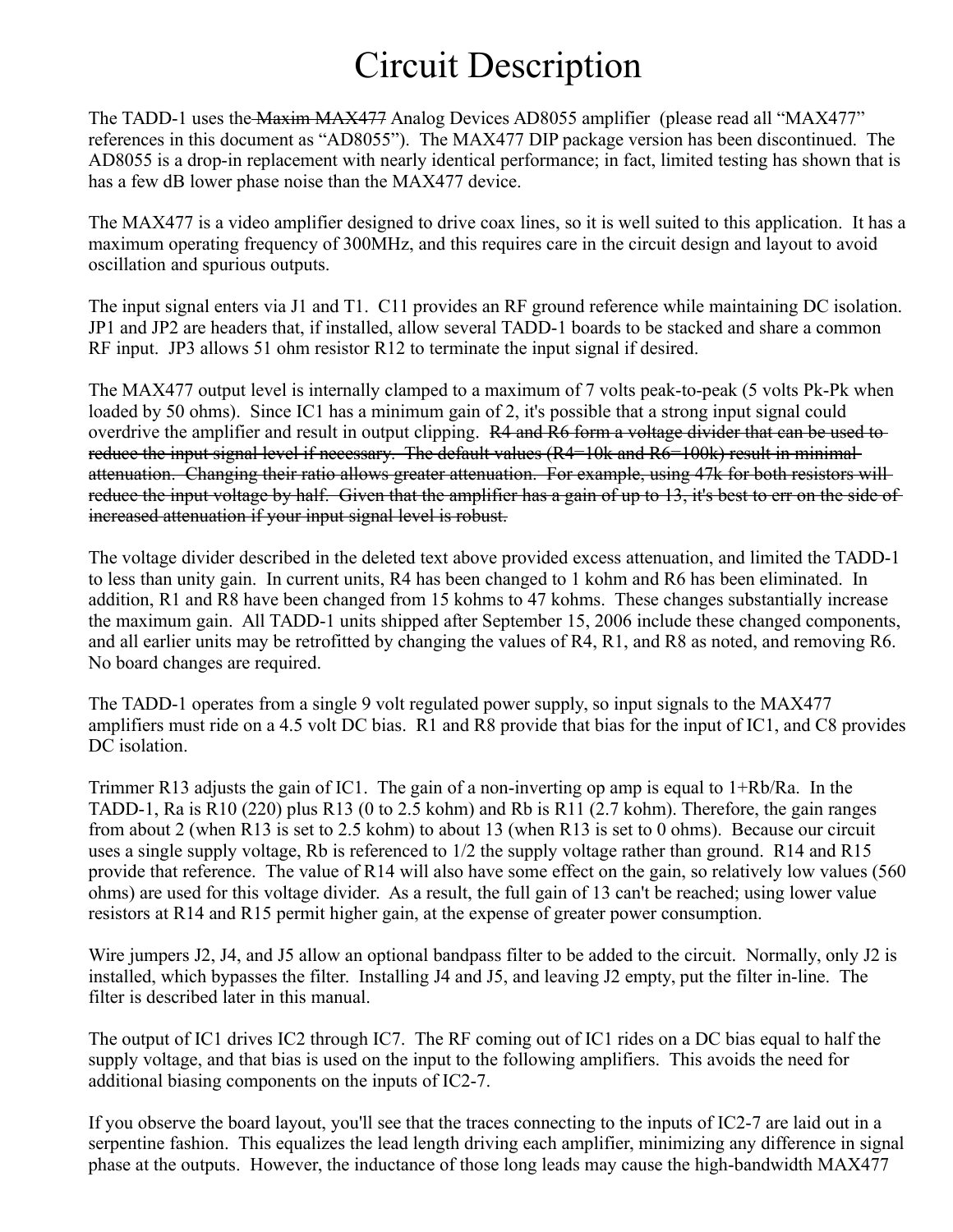to break into parasitic oscillations. R9 provides a low impedance load at the beginning of the "serpentine" and helps to stabilize IC1. It also provides a load for the bandpass filter if that is used. C12 prevents the DC bias from being grounded through the resistor. The 100 ohm resistors at the input to each of IC2 through IC7 decouple the amplifier from the long traces and are primarily responsible for stabilizing the system.

R9 was originally 51 ohms, but increasing that to 270 ohms allows somewhat higher output signal levels, and makes a significant difference in output if the optional bandpass filter is used. Increasing the value of this resistor does not seem to have an impact on stability, but in the event of parasitic oscillation, reverting to a lower value may help.

IC2-7 are configured as unity gain followers. Their outputs are DC isolated, fed through a "back termination" into an isolation transformer. As on the input, the connector is grounded through a capacitor to further reduce the possibility of ground loops,. The back termination is a 50 ohm series resistor designed both to match the coax cable impedance, and to ensure amplifier stability even when driving a capacitve load (such as a long coax cable). Because the back termination and the load impedance form a voltage divider, the output voltage into a 50 ohm load will be half the unloaded voltage. The adjustable gain of IC1 compensates for this loss (within reason).

The power supply uses a standard LM7809 regulator. JP5 and JP6 are provided for board-stacking purposes. F1 is a 0.5 amp pico-fuse. C39 and R27 form an input ripple filter. D1 provides reverse voltage protection; if the power leads are reversed, D1 will conduct and blow F1. To help stability and minimize noise, lots of bypass caps are used -- each MAX477 has a 0.1 and 0.001 cap at its supply input, and additional 1uF tantalum caps are spaced along the power bus.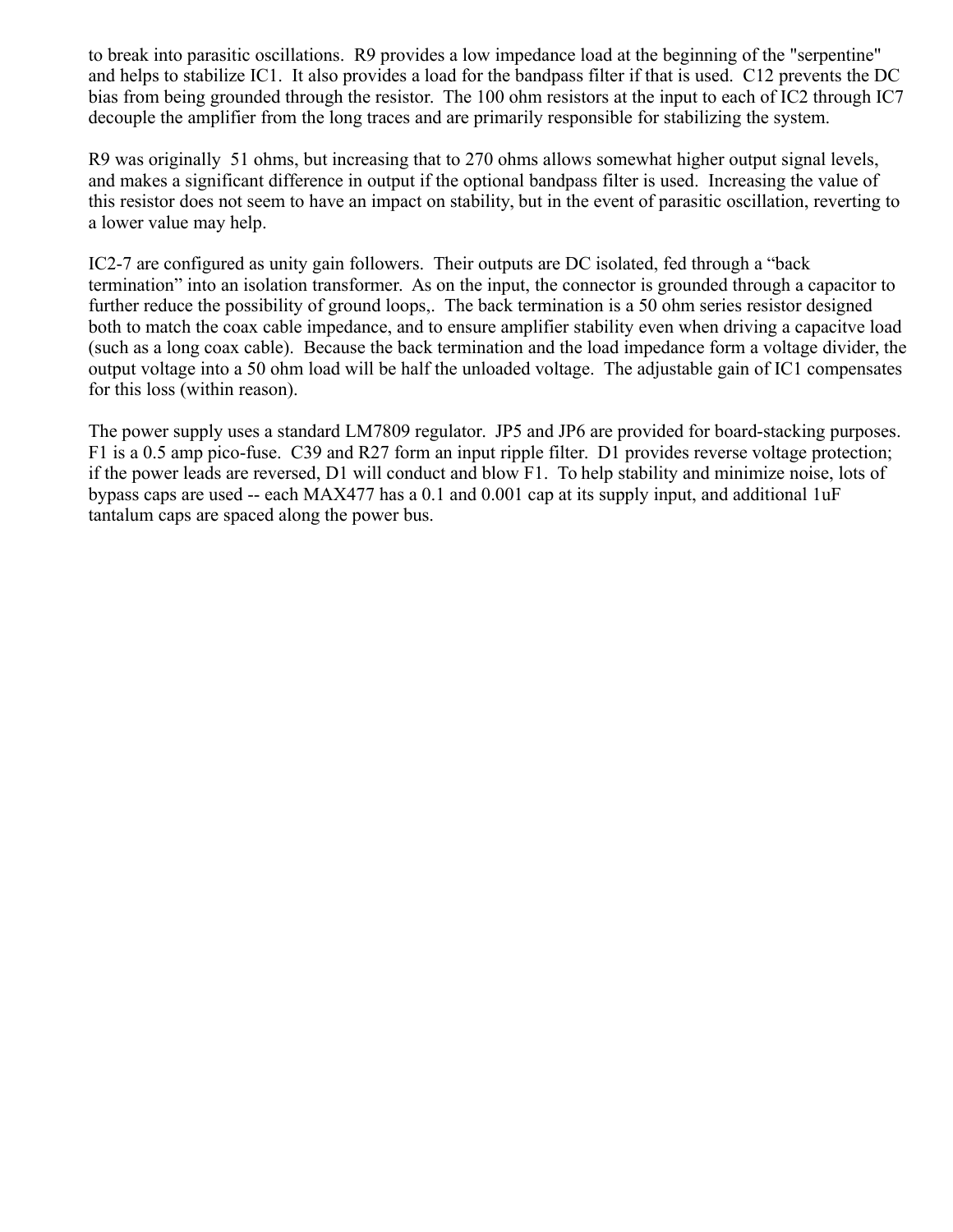#### **OPTIONAL BANDPASS FILTER**

NOTE: We do **not** recommend using the filter unless it is required by the application. Any tuned circuit will produce phase shifts that vary with temperature, and this creates an additional source of instability.

Also note that the earlier version of this document had some erroneous information about component values and toroid winding. That has been partially corrected in the assembly instructions, but the frequency response plot below is from the original filter testing and does not reflect the slightly changed values recommended now. And, the schematic has **not** been updated to show the changed values.

The optional bandpass filter ("BPF") is laid out on the circuit board as a 2<sup>nd</sup> order series-input filter. The component values suggested in the schematic (and shown in the assembly instructions below) implement a Chebycheff filter with a center frequency of 10 MHz, though other designs can be used. Its rejection is greater than 30 dB at 5MHz (one-half the fundamental), and is 35 dB or more at 20 MHz (the second harmonic) and above. See the frequency response plot below for more performance details.

This plot is based on a 270 ohm value at R9, which terminates the filter. The value of this resistor has an impact on both the output level and the frequency response of the filter. Using a 50 ohm resistor will result in as much as 3 dB better stopband attenuation, but increases the insertion loss by almost 6 dB.

The assembly instructions include component values for center frequencies of both 5 MHz and 10 MHz.

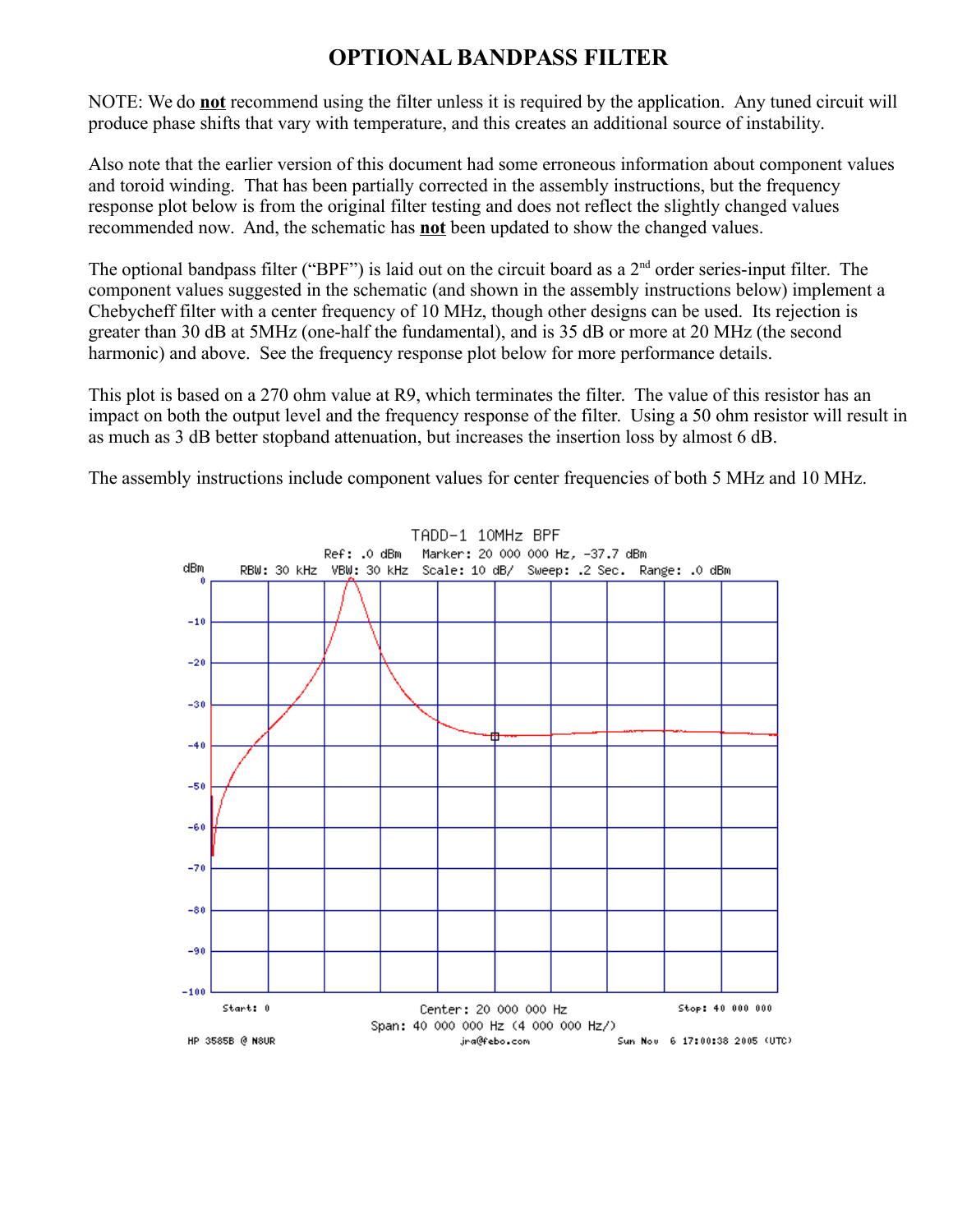#### **TYPICAL PERFORMANCE**



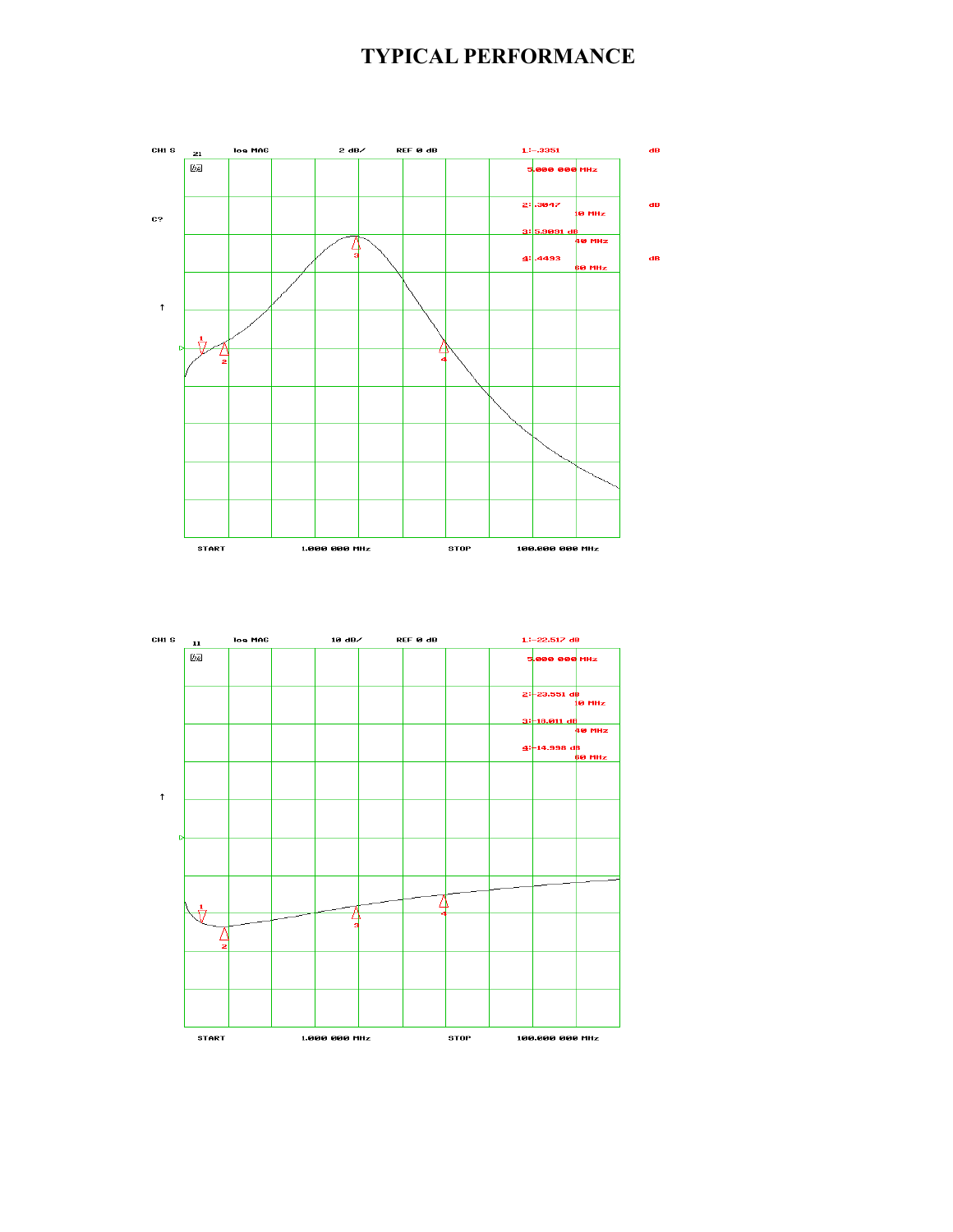#### **PHASE NOISE**

This plot shows the residual phase noise of TADD-1 units. The blue trace is of a unit built with the MAX477 chips, and the magenta trace is a unit built with the AD8055.



Phase Noise L(f) in dBc/Hz

#### **REVERSE ISOLATION**

Isolation from an output channel to the input, and from output-to-output is typically greater than 80dB at 5 MHz and 10 MHz(which may be instrumentation-limited). Isolation decreases below 5 MHz.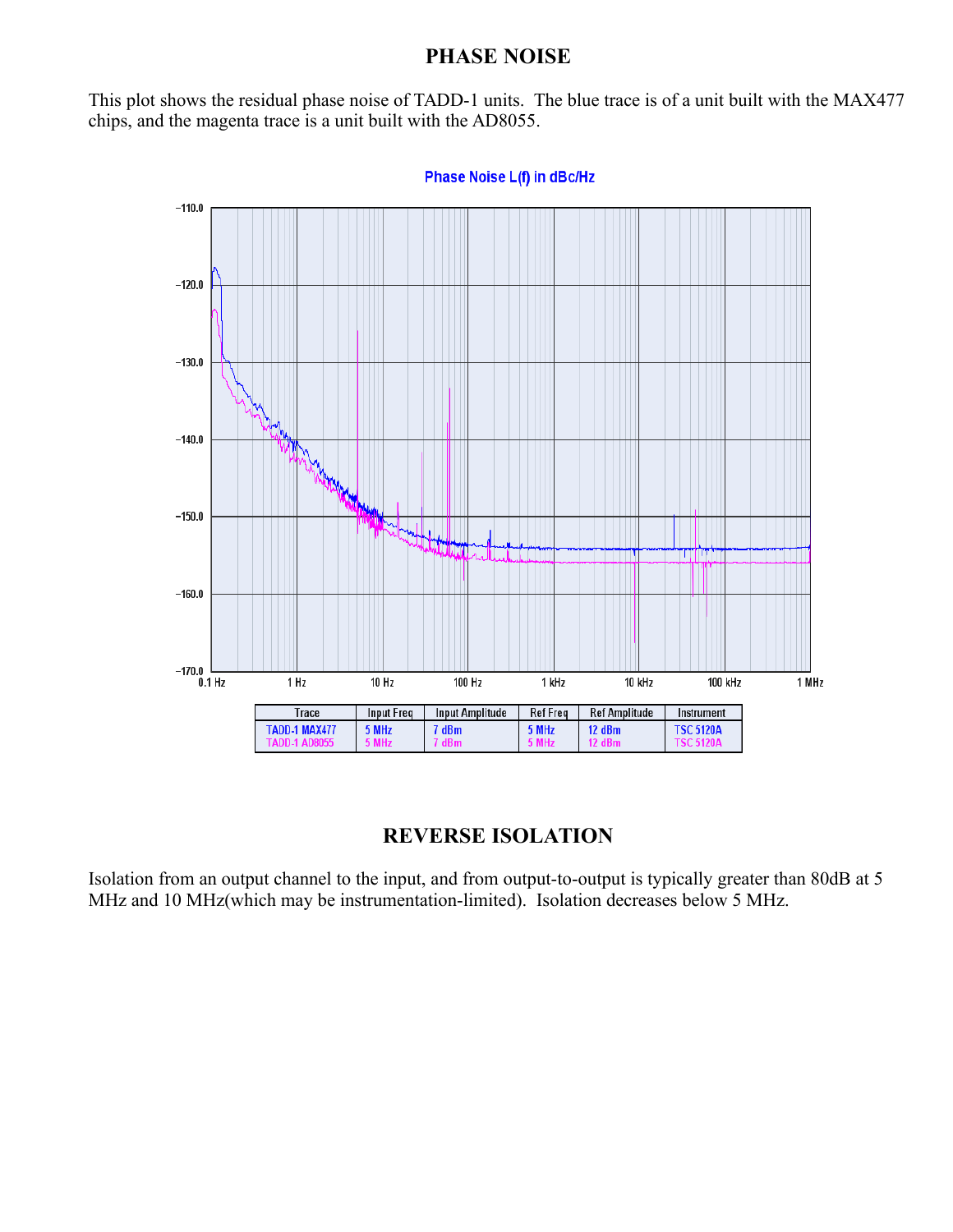#### **PHASE DELAY ACROSS CHANNELS**

This plot overlays the phase delay at 5 and 10 MHz of each of the six channels in a unit built without the bandpass filter. Channels 1 through 3 form a tight group with almost identical phase through the amplifier. Channels 4 through 6 show slightly higher delay (about 0.75 degrees at 5 MHz; much less at 10 MHz. I am not sure what causes this slight discrepancy; the good news is that the phase across all channels is consistent to well within 1 degree.

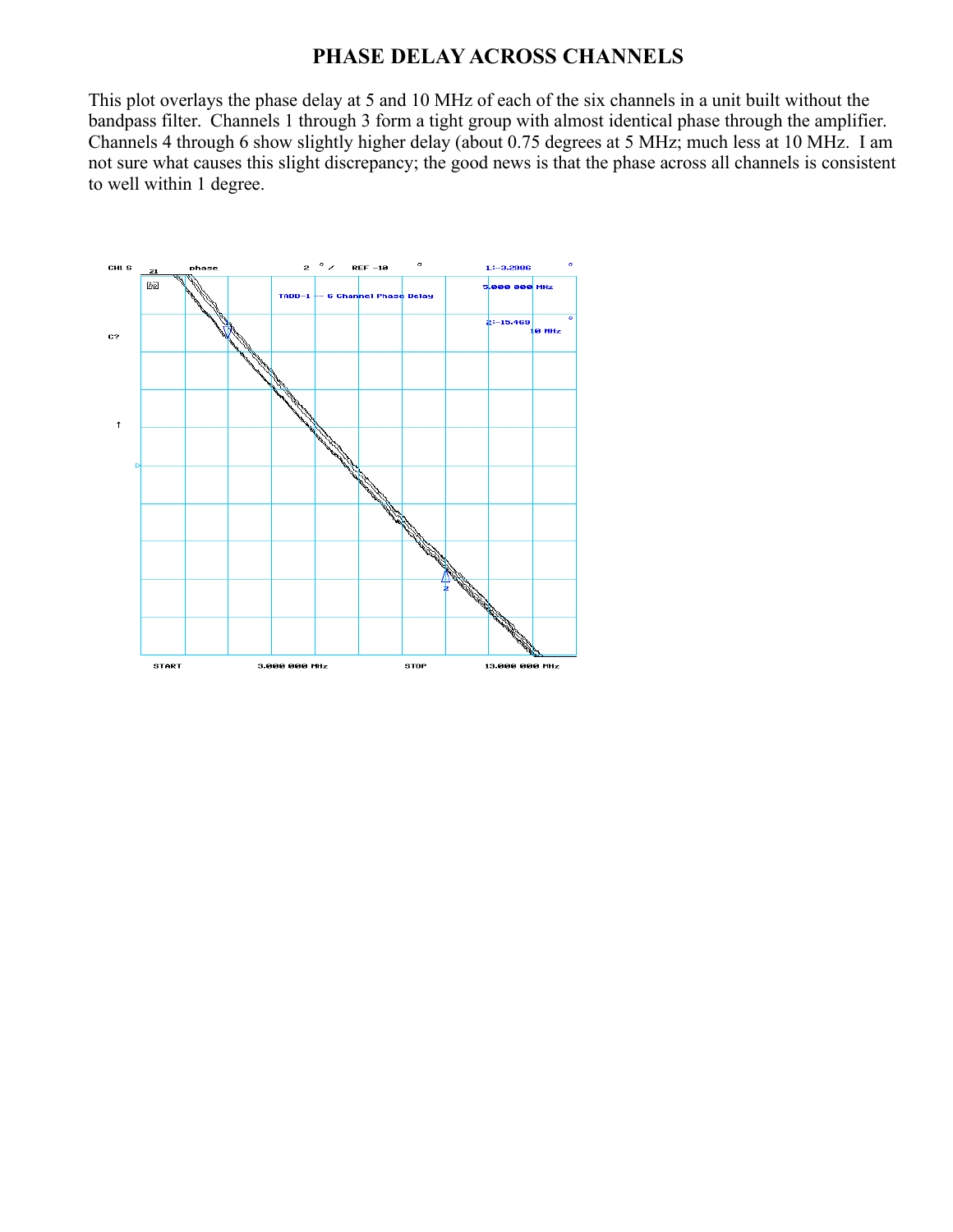# Typical Performance

#### **Current Draw, 13.8V\***

| <b>Condition (50 Ohm Loads)</b> | <b>Current</b>   |
|---------------------------------|------------------|
| No Input, No Output             | 60 <sub>ma</sub> |
| RF In, No Output                | 89 <sub>ma</sub> |
| 1 output                        | 96 <sub>ma</sub> |
| 2 outputs                       | 103ma            |
| 3 outputs                       | 110ma            |
| 4 outputs                       | 117ma            |
| 5 outputs                       | 124ma            |
| 6 outputs                       | 131ma            |

\* Current will vary with input level and gain setting

#### **Gain and Signal Levels (10MHz)**

#### **( NOTE: This data is based on the original design and has not been retested after circuit changes.)**

Maximum input for no clipping at maximum gain:  $+3.5$ dBm terminated in 50 ohms. Gain range with  $+3.5$ dBm input:  $-0.8$  to  $+7.7$  dB (output terminated in 50 ohms)

Maximum output level into 50 ohms: +12.7dBm Maximum output level into high impedance: 5.12V peak-peak

#### **Harmonics\***

|                 | Source $(+6.7dBm)$ | Minimum Gain | Maximum Gain |
|-----------------|--------------------|--------------|--------------|
| Second Harmonic | -46                | -45          | -47          |
| Third Harmonic  | -54                | $-47$        | -46          |
| Fourth Harmonic |                    | -55          | -55          |

\* This table is suspect because the gradually increasing gain curve of the TADD-1 through 40MHz will amplify the source harmonics more than the fundamental.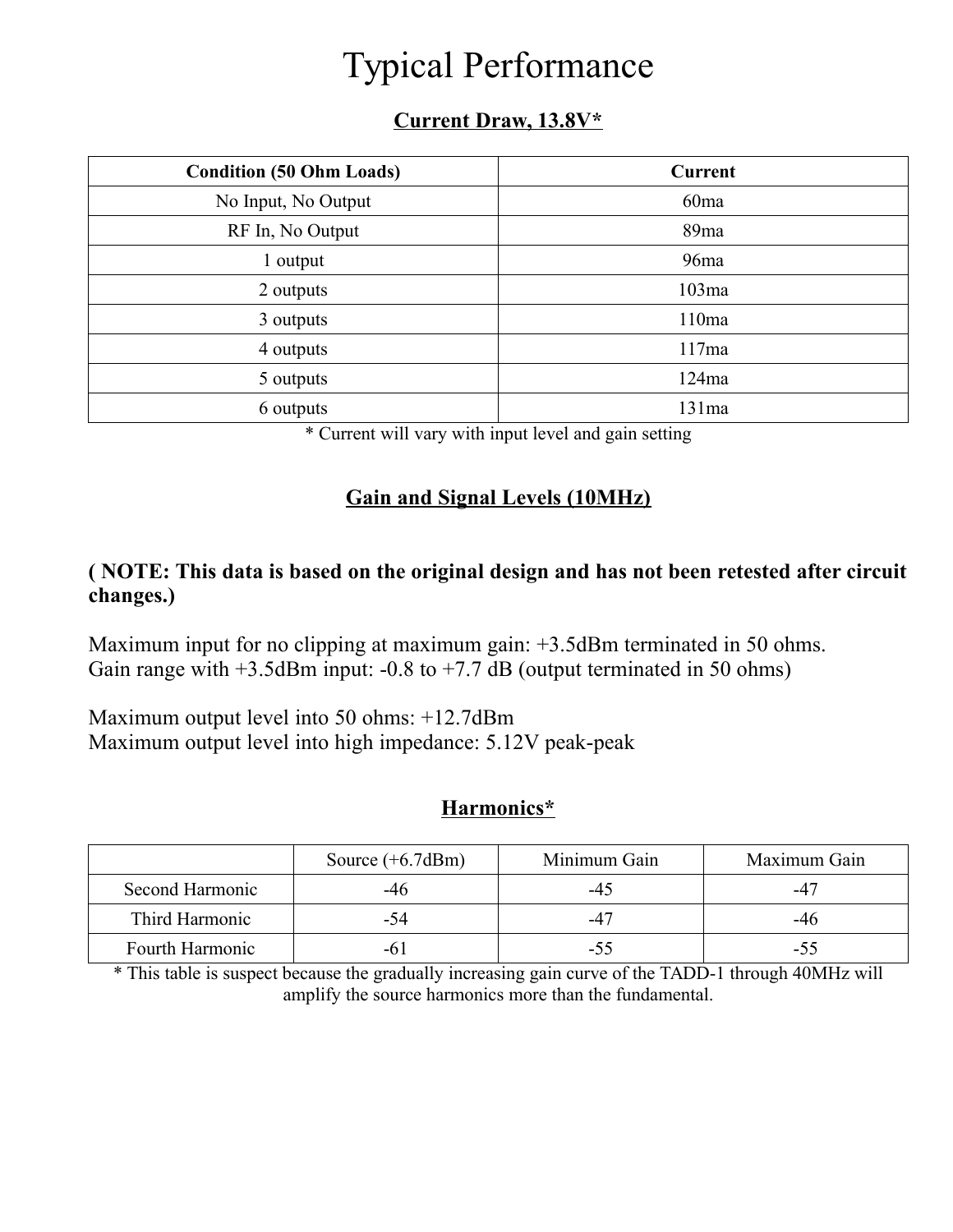### Preparation

The TADD-1 kit includes the printed circuit board, a bag with seven BNC connectors, and several manila envelopes containing small components. Parts that are used in quantity are in separate envelopes, labeled with the component each contains. One or more envelopes labeled "Misc." contain parts that are used in small quantities. Integrated circuits and transformers may be stuck to anti-static foam, or be placed in plastic tubes. The 7809 voltage regulator will be in one of the "Misc." envelopes. Check to make sure your kit includes all these bits, and check the contents of the envelopes against the parts inventory below. If anything is missing, contact the TAPR office.

Refer to the layout diagram for clarification of parts placement. All references to up, down, left, and right assume that you are looking at the PCB with the "TADD-1" text and copyright notice along the right-hand side of the board. All components are mounted on the top of the PC board.

If you plan to mount the TADD-1 using the four corner holes, now is a good time to use the PC board as a template for marking the mounting holes in your enclosure.

Check your soldering iron to be sure the tip is in good condition. The tip should be the small conical tip type and must be clean. If you can't remember when you last replaced the tip, now would be a good time to do so.

All parts should be mounted as nearly flush to the board surface as practical without stressing the lead.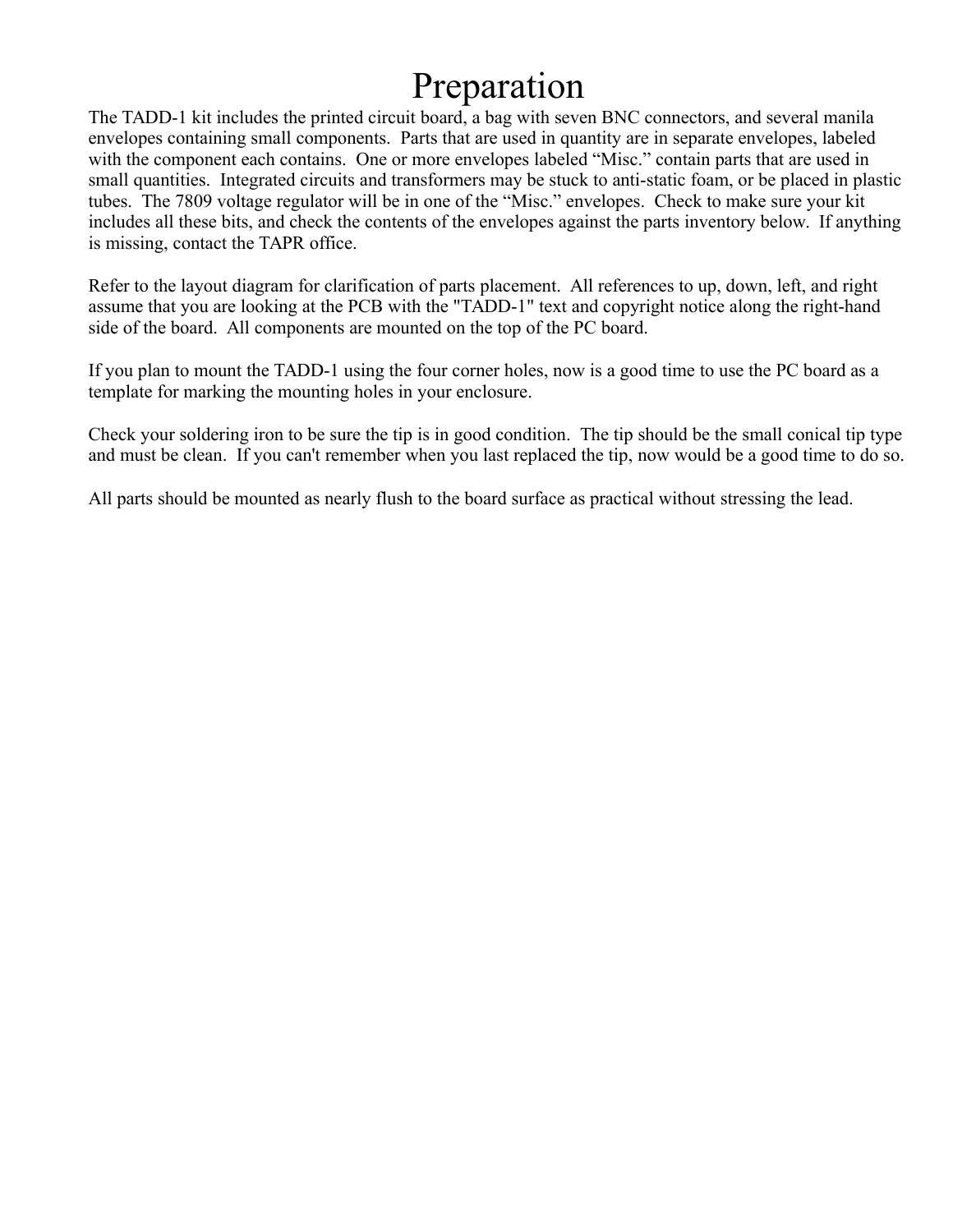### **Parts Inventory**

| OK? | Qty            | <b>Value</b>                       | Part                                                                                                    |
|-----|----------------|------------------------------------|---------------------------------------------------------------------------------------------------------|
|     | 8              | 0.001uF                            | C5, C6, C7, C8, C18, C19, C33, C34                                                                      |
|     | 7              | $0.01$ uF                          | C11, C13, C14, C25, C26, C37, C38                                                                       |
|     | 18             | 0.1uF                              | C1, C2, C3, C4, C9, C10, C12, C15, C16, C17, C20, C21,<br>C22, C29, C30, C35, C36, C41                  |
|     |                |                                    |                                                                                                         |
|     | 1              | 0.33uF                             | C40                                                                                                     |
|     | 3              | 1uF                                | C42, C43, C44                                                                                           |
|     | 1              | 10uF                               | C <sub>39</sub>                                                                                         |
|     | 1              | <b>SA15A TVS</b>                   | D1                                                                                                      |
|     | 1              | 0.5A PICOFUSE                      | F1                                                                                                      |
|     | 7              | <b>MAX477</b><br>AD8055            | IC1, IC2, IC3, IC4, IC5, IC6, IC7                                                                       |
|     | 1              | LM7809                             | IC <sub>8</sub>                                                                                         |
|     | 7              | <b>BNC</b>                         | J1, J3, J6, J7, J8, J9, J10                                                                             |
|     | 7              | Washer and Nut                     | --                                                                                                      |
|     | 1              | 2-pin header and<br>shorting block | JP3                                                                                                     |
|     | 1              | 2-pin Molex<br>header              | JP5                                                                                                     |
|     | 1              | 2-pin Molex<br>connector           | --                                                                                                      |
|     | $\overline{2}$ | Molex crimp pins --                |                                                                                                         |
|     | 1              | 1                                  | R27                                                                                                     |
|     | 8              | 51                                 | R5, R7, R12, R18, R19, R21, R25, R26                                                                    |
|     | 6              | 100                                | R <sub>2</sub> , R <sub>3</sub> , R <sub>16</sub> , R <sub>17</sub> , R <sub>23</sub> , R <sub>24</sub> |
|     | 1              | 220                                | R10                                                                                                     |
|     | 1              | 270                                | R <sub>9</sub>                                                                                          |
|     | $\overline{2}$ | 560                                | R14, R15                                                                                                |
|     |                | 2.5k POT                           | R13                                                                                                     |
|     | 1              | 2.7k                               | R11                                                                                                     |
|     |                | $10k-1k$                           | R <sub>4</sub>                                                                                          |
|     |                | 2 45k 47k                          | R1, R8                                                                                                  |
|     | 1              | 100k                               | <b>R6 DELETED</b>                                                                                       |
|     | 7              | $T1-1-X65$                         | T1, T2, T3, T4, T5, T6, T7                                                                              |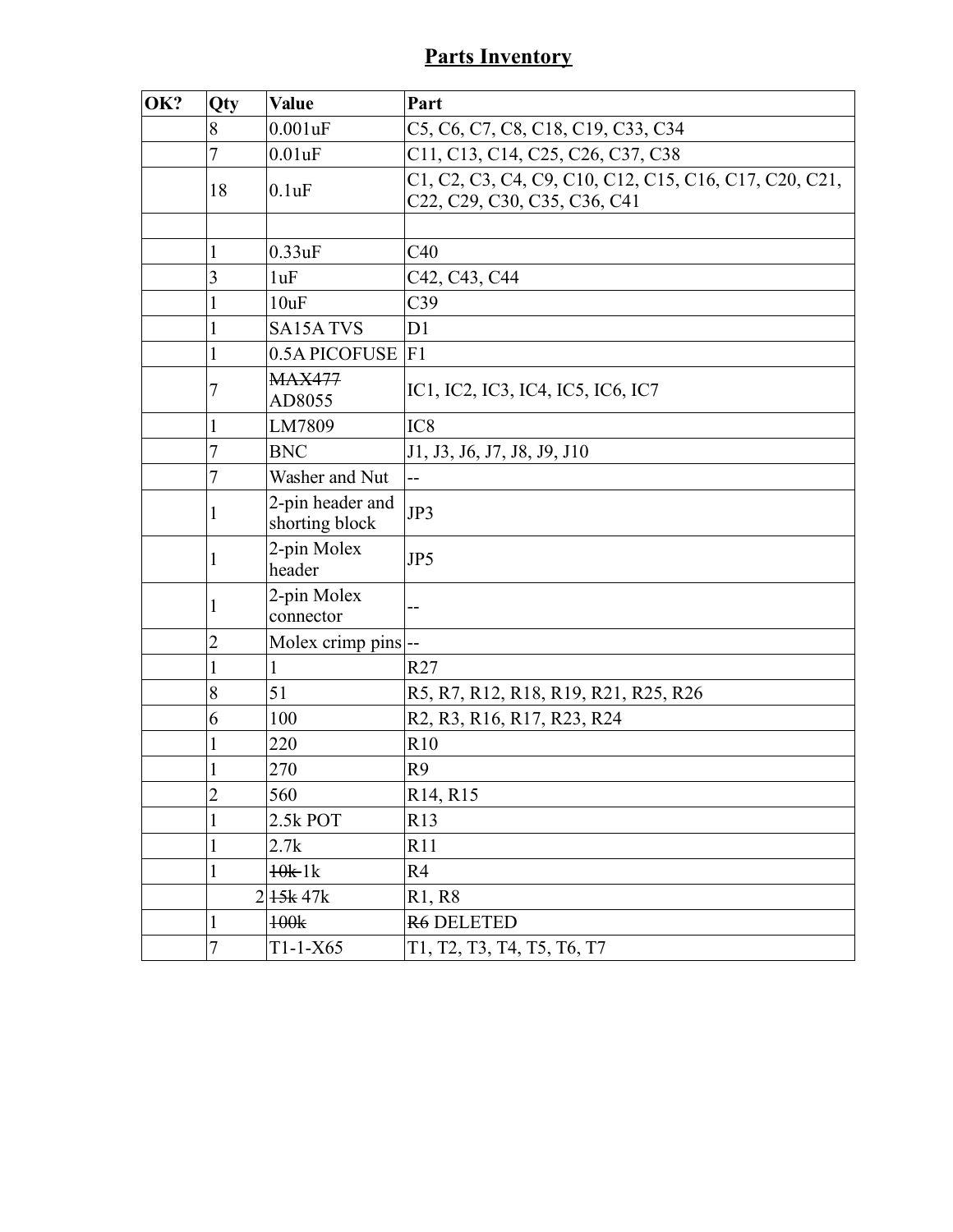# Resistor Installation

| Ok | Procedure                                                                                                                                                                                                                                                                                                                                                                                                                                                                                                                                 |
|----|-------------------------------------------------------------------------------------------------------------------------------------------------------------------------------------------------------------------------------------------------------------------------------------------------------------------------------------------------------------------------------------------------------------------------------------------------------------------------------------------------------------------------------------------|
|    | Install a 1 ohm resistor at R27.                                                                                                                                                                                                                                                                                                                                                                                                                                                                                                          |
|    | Solder and clip 2 leads.                                                                                                                                                                                                                                                                                                                                                                                                                                                                                                                  |
|    | Install a 51 ohm resistor at R5, R7, R18, R19, R21, R25, R26                                                                                                                                                                                                                                                                                                                                                                                                                                                                              |
|    | Solder and clip 14 leads.                                                                                                                                                                                                                                                                                                                                                                                                                                                                                                                 |
|    | R12 provides a termination for the RF input. You have three configuration options:<br>(a) Do not install the terminator (which will require using an external termination on the<br>RF input cable);<br>(b) Install the terminator and a jumper to make its use selectable. The jumper will cause<br>a slight increase in input SWR (see the jumper installation instructions below); or<br>(c) Install the terminator without a jumper. This will minimize input SWR. In this case,<br>install a jumper wire across the two pins of JP3. |
|    | Perhaps install a 51 ohm resistor at R12.                                                                                                                                                                                                                                                                                                                                                                                                                                                                                                 |
|    | Perhaps solder and clip 2 leads.                                                                                                                                                                                                                                                                                                                                                                                                                                                                                                          |
|    | Install 100 ohm resistors at R2, R3, R16, R17, R23, R24. These resistors mount<br>vertically. The body of the resistor should be next to pin 3 of the associated IC.                                                                                                                                                                                                                                                                                                                                                                      |
|    | Solder and clip 12 leads.                                                                                                                                                                                                                                                                                                                                                                                                                                                                                                                 |
|    | Install a 220 ohm resistor at R10.                                                                                                                                                                                                                                                                                                                                                                                                                                                                                                        |
|    | Solder and clip 2 leads.                                                                                                                                                                                                                                                                                                                                                                                                                                                                                                                  |
|    | Install a 270 ohm resistor at R9.                                                                                                                                                                                                                                                                                                                                                                                                                                                                                                         |
|    | Solder and clip 2 leads.                                                                                                                                                                                                                                                                                                                                                                                                                                                                                                                  |
|    | Install a 560 ohm resistor at R14, R15.                                                                                                                                                                                                                                                                                                                                                                                                                                                                                                   |
|    | Solder and clip 4 leads.                                                                                                                                                                                                                                                                                                                                                                                                                                                                                                                  |
|    | Install a 2.7k resistor at R11.                                                                                                                                                                                                                                                                                                                                                                                                                                                                                                           |
|    | Solder and clip 2 leads.                                                                                                                                                                                                                                                                                                                                                                                                                                                                                                                  |
|    | Install a $10k$ 1k resistor at R4.                                                                                                                                                                                                                                                                                                                                                                                                                                                                                                        |
|    | Solder and clip 2 leads.                                                                                                                                                                                                                                                                                                                                                                                                                                                                                                                  |
|    | Install a $15k$ 47k resistor at R1, R8.                                                                                                                                                                                                                                                                                                                                                                                                                                                                                                   |
|    | Solder and clip 4 leads.                                                                                                                                                                                                                                                                                                                                                                                                                                                                                                                  |
|    | Install a 100k resistor at R6. DELETED                                                                                                                                                                                                                                                                                                                                                                                                                                                                                                    |
|    | Solder and clip 2 leads.                                                                                                                                                                                                                                                                                                                                                                                                                                                                                                                  |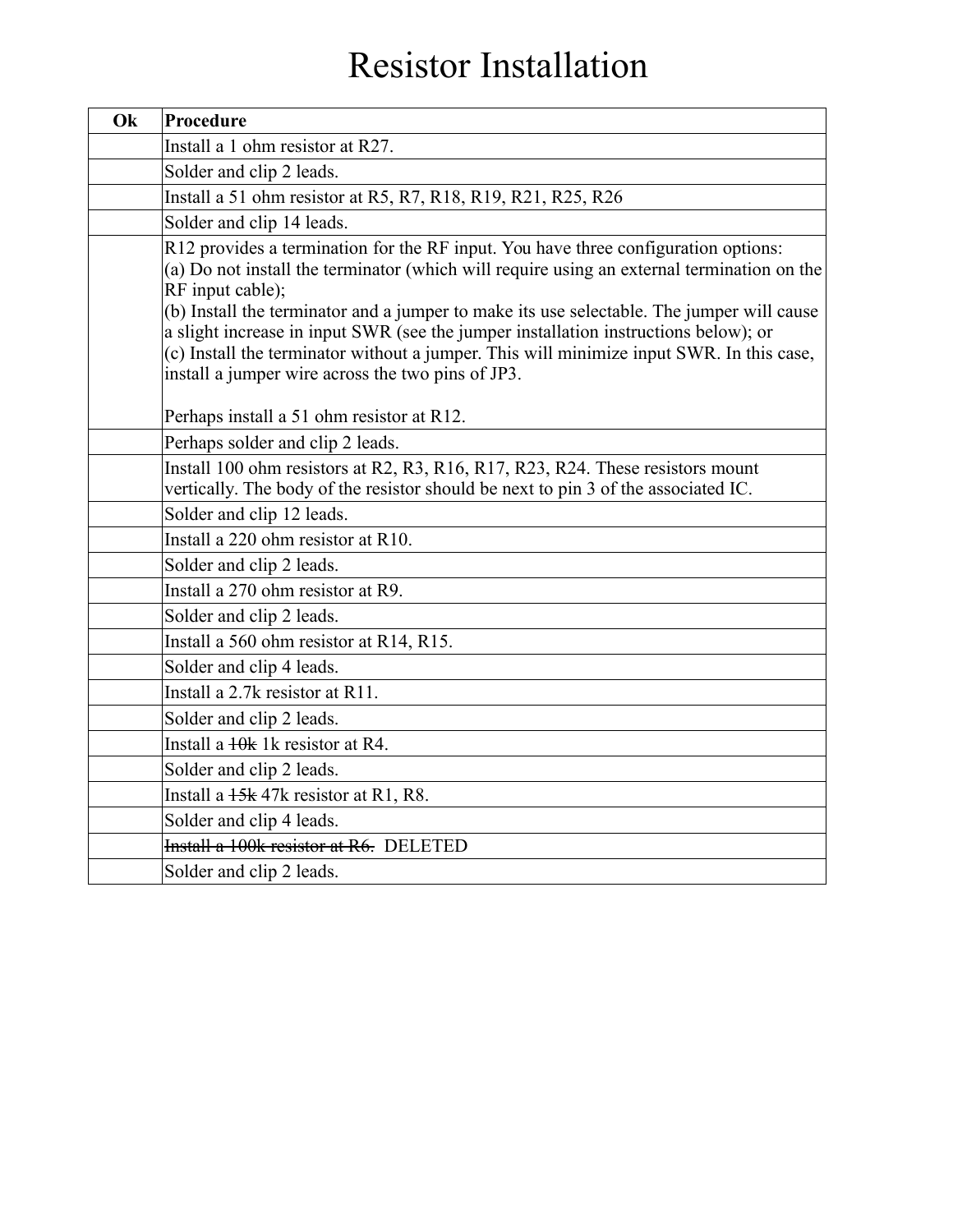# Diode Installation

Diodes are polarity sensitive devices. The cathode end of the diode is banded and corresponds to the banded silk-screen legend on the PC board. If you have never worked with these devices, take a look at the photograph showing the banded ends.



| Оk | Procedure                        |
|----|----------------------------------|
|    | Install a SA15A TVS diode at D1. |
|    | Solder and clip 2 leads.         |

### Fuse Installation

| Ok | Procedure                         |
|----|-----------------------------------|
|    | Install a 0.5 amp PicoFuse at F1. |
|    | Solder and clip 2 leads.          |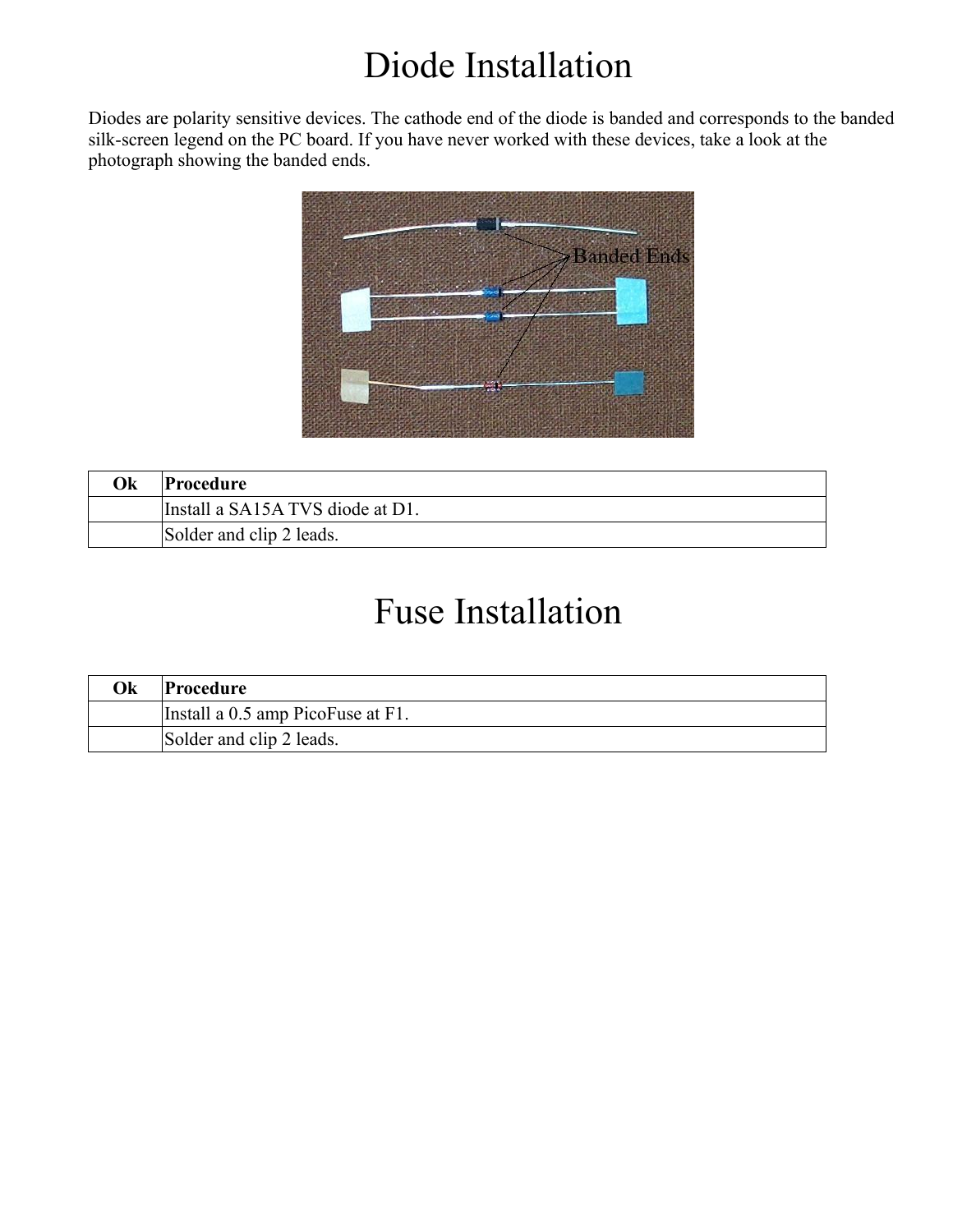### Capacitor Installation

| Ok | Procedure                                                                                                                                                                                                            |
|----|----------------------------------------------------------------------------------------------------------------------------------------------------------------------------------------------------------------------|
|    | Install a 0.001 uF (102) capacitor at C5, C6, C7, C8, C18, C19, C33, C34                                                                                                                                             |
|    | Solder and clip 16 leads.                                                                                                                                                                                            |
|    | Install a 0.01 uF (103) capacitor at C11, C13, C14, C25, C26, C37, C38                                                                                                                                               |
|    | Solder and clip 14 leads.                                                                                                                                                                                            |
|    | Install a 0.1 uF (102) capacitor at C1, C2, C3, C4, C9, C10, C12, C15, C16, C17, C20,<br>C <sub>21</sub> , C <sub>22</sub> , C <sub>29</sub> , C <sub>30</sub> , C <sub>35</sub> , C <sub>36</sub> , C <sub>41</sub> |
|    | Solder and clip 36 leads.                                                                                                                                                                                            |
|    | Install a 0.33 uF (334) at C40. This is a polarized capacitor. The positive lead should<br>be toward the voltage regulator IC, and the negative lead toward the front of the board.                                  |
|    | Solder and clip 2 leads.                                                                                                                                                                                             |
|    | Install a 1 uF (101) at C42, C43, C44                                                                                                                                                                                |
|    | Solder and clip 6 leads.                                                                                                                                                                                             |

Electolytic capacitors are polarized. The positive lead goes in the hole on the board marked with a "+". **NOTE: The orientation of the positive (+) leads are not all the same.** Be careful! The negative or the positive lead may be marked.

| Ok | Procedure                                                                                                    |
|----|--------------------------------------------------------------------------------------------------------------|
|    | Install a 10 uF electrolytic capacitor at C39. the positive lead should be toward the<br>front of the board. |
|    | Double-check polarity and then solder/clip 2 leads.                                                          |

## Trimmer Installation

| Ok | Procedure                      |
|----|--------------------------------|
|    | Install a 2.5k trimmer at R13. |
|    | Solder and clip 3 leads.       |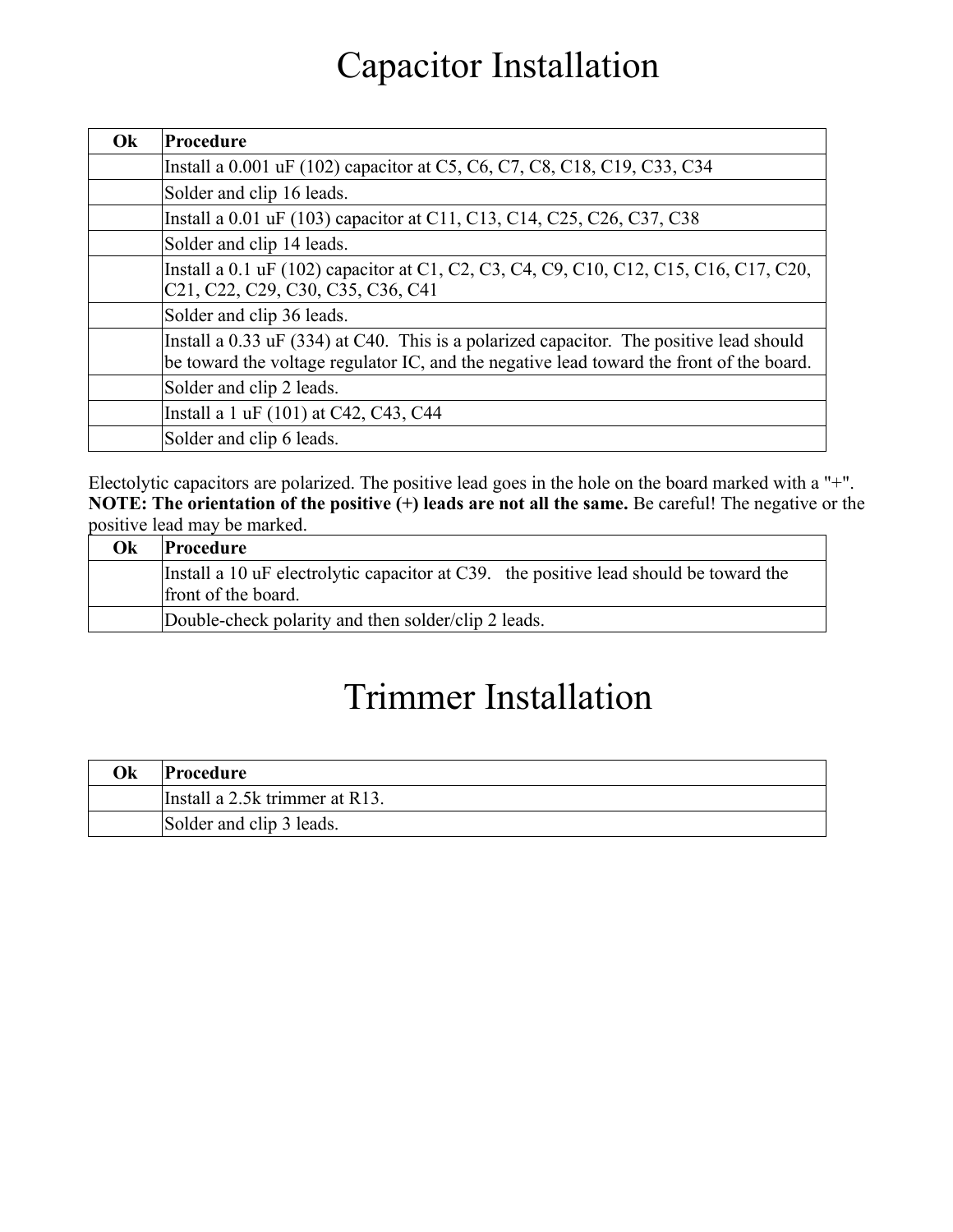### Transformer Installation

The small dot, or the notch in the transformer body, is on the end with pins 1 and 6. Make sure the notch or dot on the component matches the notch on the silkscreen!

| Ok | <b>Procedure</b>                                               |
|----|----------------------------------------------------------------|
|    | Install a $T1-1X65$ transformer at T1, T2, T3, T4, T5, T6, T7. |
|    | Solder and clip 42 leads.                                      |

### Header and Connector Installation

#### **Headers**

The male headers will be installed next. The plastic body of the part should rest flush with the top surface of the PC board. Note that the short end of the pins go into the PC board, the long ends stick up.

**WARNING!** Do not hold these parts with your fingers while soldering. The pins get very hot. Place one of the shunts on the header to insulate your finger from the pins, hold the header in place and tack solder one pin. Check for proper alignment. If alignment is off, you can reheat the pin to adjust. Once alignment is correct, solder the remaining pins and then reflow (reheat) the first pin soldered.

| <b>Ok</b> | <b>Procedure</b>                                                                                                             |
|-----------|------------------------------------------------------------------------------------------------------------------------------|
|           | Install the $1x2$ (2-pin) DIP header at JP3.                                                                                 |
|           | Install shunt, and solder all pins.                                                                                          |
|           | Install the 2 pin polarized Molex header at JP5. Position the header so that the locking<br>pin faces the back of the board. |
|           | Solder 2 pins.                                                                                                               |
|           | Remove any shunts used during the soldering operation.                                                                       |

#### **Jumpers**

| If you ARE NOT installing the bandpass filter option, install a wire jumper at J2. You<br>can used leads clipped from resistors or capacitors for this. If you are installing the<br>BPF, <b>DO NOT</b> install J2. |
|---------------------------------------------------------------------------------------------------------------------------------------------------------------------------------------------------------------------|
| Solder and clip excess wire from 2 pins.                                                                                                                                                                            |

#### **Connectors**

| Install BNC connectors at at J1, J2, J3, J4, J5, J6, J7. |
|----------------------------------------------------------|
| Solder 28 pins.                                          |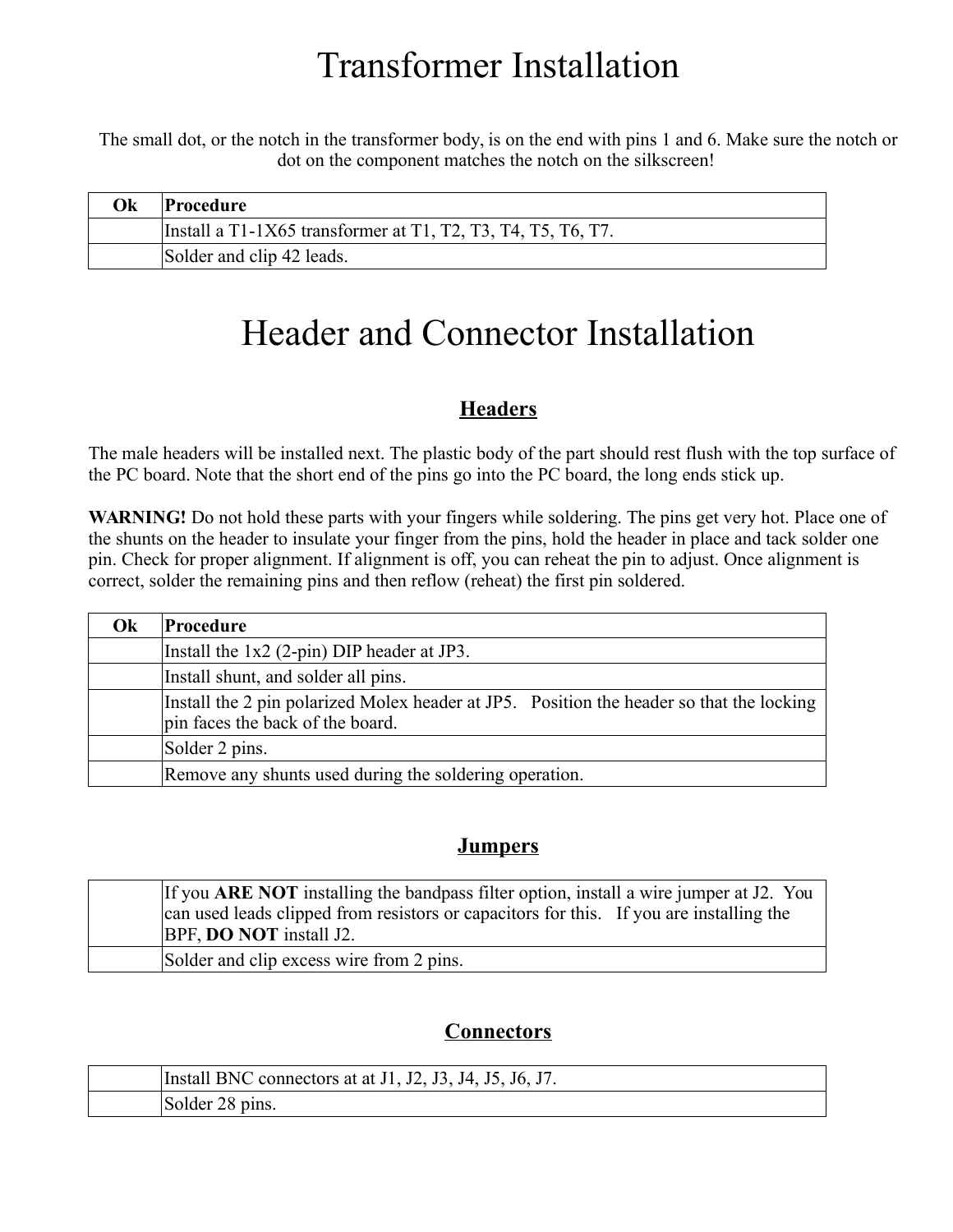# Initial Test -- 1

#### Preliminaries

Errors take two forms, the kind that damage components and the kind that don't. Neither is desirable, but the type that damages components will require you to find a replacement part. Before connecting the board for the first time, check the following:

| Ok | Procedure                                                                                                                                                                           |
|----|-------------------------------------------------------------------------------------------------------------------------------------------------------------------------------------|
|    | Polarity of the electrolytic capacitor. The negative lead is usually identified with a white<br>stripe and a big minus sign on it. The positive lead is identified on the PC board. |
|    | Polarity of the four tantalum capacitors. The positive lead is usually identified with a<br>red line and plus signs.                                                                |
|    | Polarity of diode D1. The band on the diode should align with the extra stripe on the PC<br>board silkscreen.                                                                       |
|    | The orientation of the integrated circuits with pin 1 correctly oriented to the dot, notch<br>or bevel outline on the PC board.                                                     |

Be Alert! Observe anything unusual such as components heating up, smoke or smell. If anything unusual appears, immediately turn off the power. Find and correct all problems before continuing.

| Ok | Procedure                                                                                                                                                                                                                                                                                                                                   |
|----|---------------------------------------------------------------------------------------------------------------------------------------------------------------------------------------------------------------------------------------------------------------------------------------------------------------------------------------------|
|    | Place the ground lead of your meter on the anode (opposite the banded end) of D1. This<br>is ground reference for all measurements.                                                                                                                                                                                                         |
|    | With the meter set to read ohms, check pins 1 and 3 of IC8. These may show a low<br>resistance initially because of charging effects, but after a few seconds the resistance at<br>pin 1 should be greater than 10 kohms, and at pin 3 greater than 500 ohms. If either<br>shows a very low resistance, check your work for short circuits. |

## Integrated Circuit Installation -- 1

Integrated circuits are polarity sensitive devices. The small notch in the body is on the end with pins 1 and 8. Make sure the notch on the component matches the one on the silkscreen!

| Ok | Procedure                                                                               |
|----|-----------------------------------------------------------------------------------------|
|    | Install a 7809 voltage regulator IC at IC8. The regulator can be mounted either flat on |
|    | the board, or standing vertically, depending on the space available in your             |
|    | configuration. The heat sink tab should face the bottom or the back of the board.       |
|    | Solder and clip 3 leads.                                                                |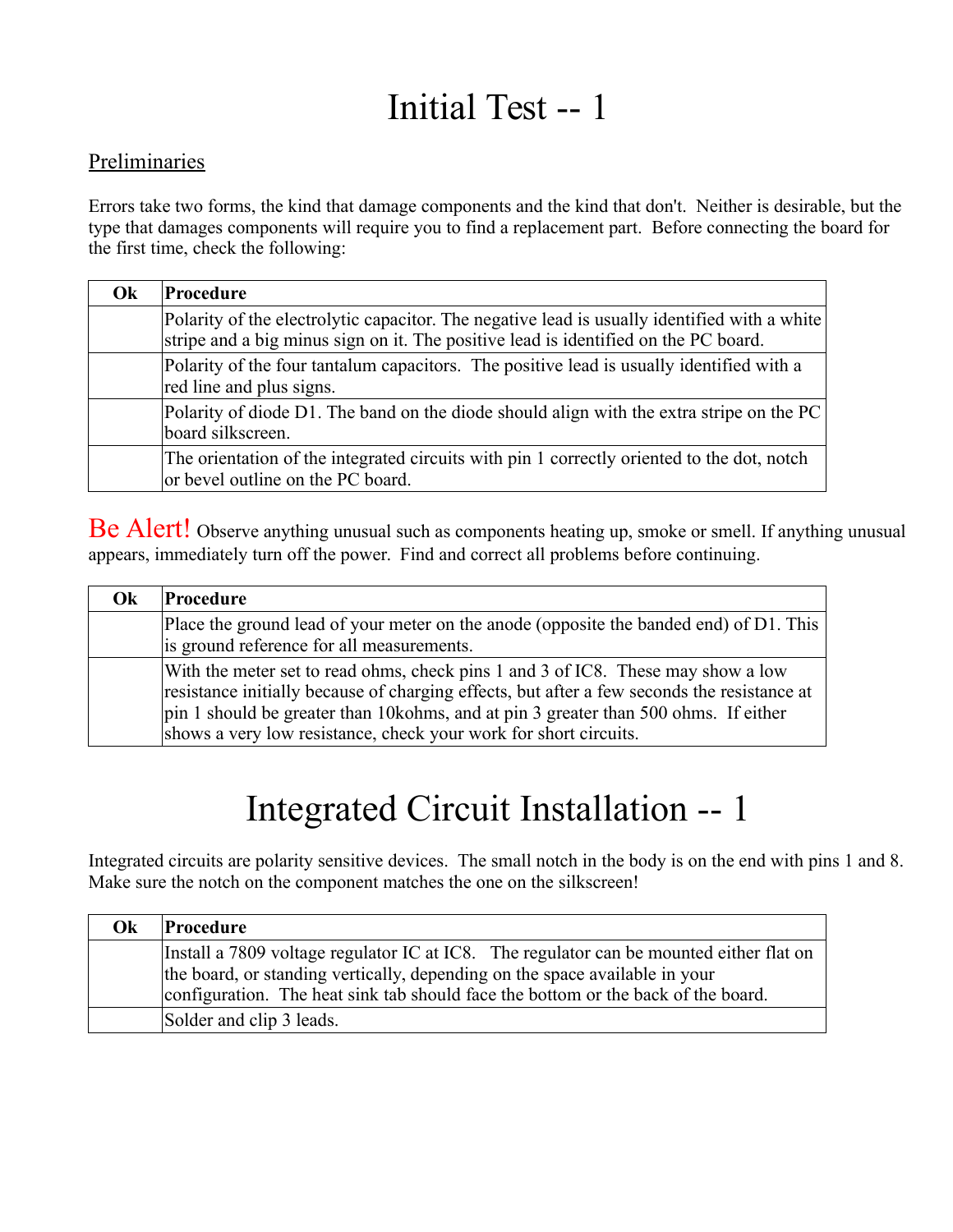### Initial Test -- 2

| Ok | Procedure                                                                                                                                                                                |
|----|------------------------------------------------------------------------------------------------------------------------------------------------------------------------------------------|
|    | Place the ground lead of your voltmeter on the anode (opposite the banded end) of D1.<br>This is ground reference for all measurements.                                                  |
|    | Apply 13.8V power to JP5.                                                                                                                                                                |
|    | Measure the voltage on the 9V bus by connecting the other lead of the meter to the<br>cathode of D1. This should be 9 volts, $\pm 0.25V$ . If not, fix the problem before<br>proceeding. |
|    | If you have an ammeter, measure the current draw on the 12 volt input. It should be<br>less than 25ma. If it is significantly more, there is likely a short circuit.                     |
|    | Remove power from the circuit.                                                                                                                                                           |

# Integrated Circuit Installation -- 2

Integrated circuits are polarity sensitive devices. The small notch in the body is on the end with pins 1 and 8. Make sure the notch on the component matches the one on the silkscreen!

#### **Do not mount the MAX477 ICs in sockets! Using sockets could lead to circuit instabilities.**

| Оk | Procedure_                                                      |
|----|-----------------------------------------------------------------|
|    | Install a MAX477AD8055 IC at IC2, IC2, IC3, IC4, IC5, IC6, IC7. |
|    | Solder and clip 42 leads.                                       |

### Initial Test -- 3

| Ok | Procedure                                                                                                                                                                                                                                                                                                                                        |
|----|--------------------------------------------------------------------------------------------------------------------------------------------------------------------------------------------------------------------------------------------------------------------------------------------------------------------------------------------------|
|    | If you have an ammeter, connect it in series with the 12 volt power lead and make this<br>test.                                                                                                                                                                                                                                                  |
|    | Apply 13.8V power to JP5.                                                                                                                                                                                                                                                                                                                        |
|    | Measure the current draw. It should be about 60ma. If it is over 150ma, there is likely a<br>short in the DC bus. If it is more than 70ma and less than 150ma, there is likely a<br>spurious oscillation. Check to make sure you've installed the 100 ohm resistors at the<br>inputs to IC2-IC7 with the body of the resistor closest to the IC. |
|    | Remove power from the circuit.                                                                                                                                                                                                                                                                                                                   |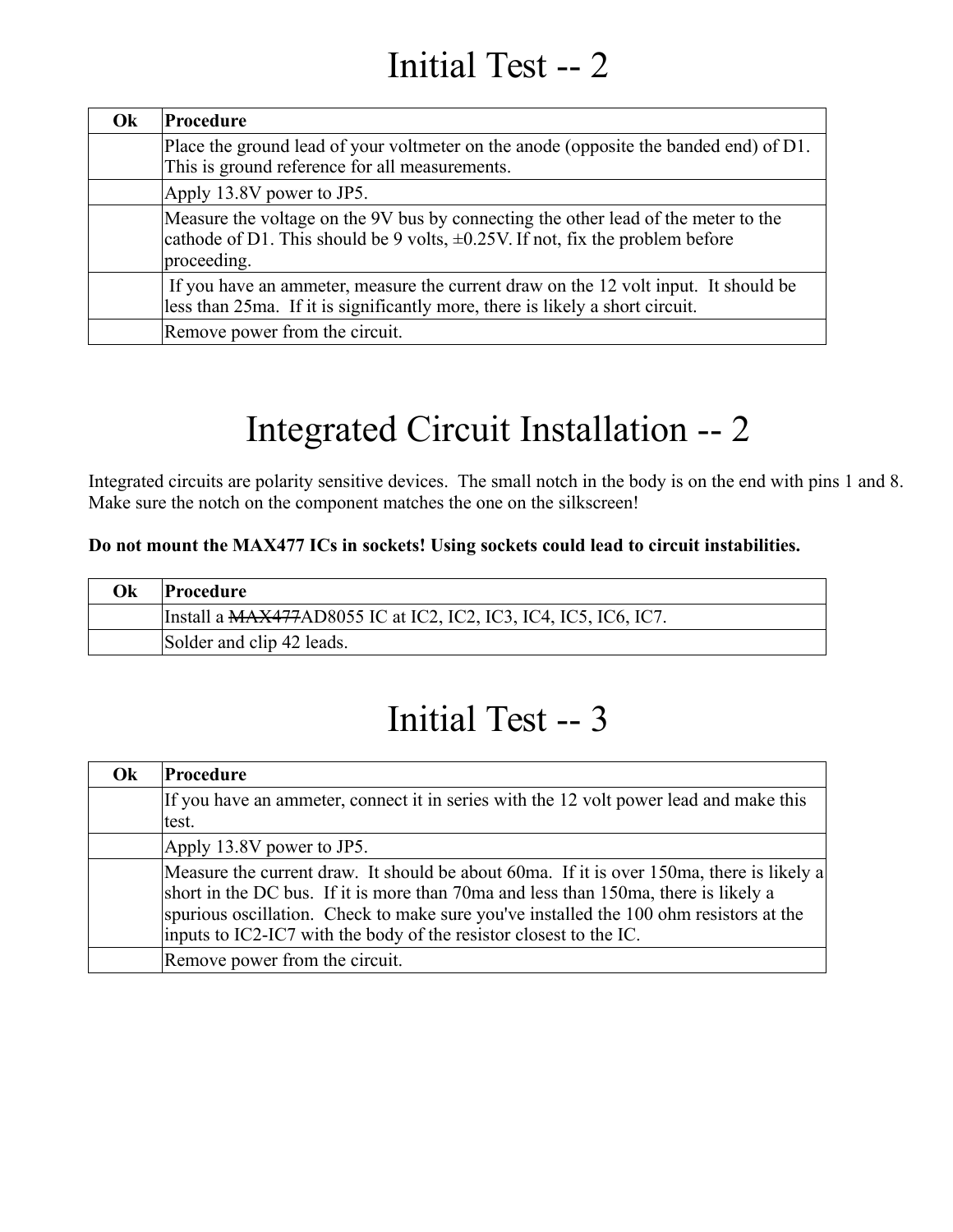### Optional Bandpass Filter Installation

Mounting points are provided on the circuit board for a bandpass filter that can be used to improve the waveform of the input signal. This may be useful, for example, if your frequency standard has a square wave output and you would like to distribute sine wave signals.

The component values shown here will create a filter centered at 10MHz with an approximate 1MHz bandwidth.

For a 5MHz center frequency, with a 0.5MHz bandwidth, L1 and L2 should each be 29uH. C23 and C24 should each be 39pF; C27 and C28 are not needed. Each pair of C23/C27 and C24/C28 should total 38pF (a single 39pF cap is close enough). C31 should be 390pF and C32 is not needed.

Somewhere along the way the filter component values and toroid winding instructions were messed up. I've recalculated a reasonable set of values for 10 MHz using the "Elsie" filter design program – 13.7uH for the series inductors, 22pF for the series caps, and 120pF for the shunt cap. The inductors will be 53 turns on a T-50-2 core. Those are shown in the instructions below. I have not built this filter (see note above), so can't guarantee the values. NOTE THAT THE SCHEMATIC HAS **NOT** BEEN UPDATED WITH THESE VALUES!

| Ok | Procedure                                                                                                                                                  |
|----|------------------------------------------------------------------------------------------------------------------------------------------------------------|
|    | Install a 51 ohm resistor at R21.                                                                                                                          |
|    | Solder and clip 2 leads.                                                                                                                                   |
|    | Install a 15k ohm resistor at R20, R22                                                                                                                     |
|    | Solder and clip 4 leads.                                                                                                                                   |
|    | Install 22pf capacitors at C27 and C28. C23 and C24 allow combining standard value<br>caps to come close to the calculated value and should not be needed. |
|    | Solder and clip 4 leads.                                                                                                                                   |
|    | Install 120pF capacitor at C31. C32 can be used to combine standard value caps to<br>come close to the calculated value and should not be needed           |
|    | Solder and clip 2 leads.                                                                                                                                   |
|    | Install 0.1 uf capacitor at C22.                                                                                                                           |
|    | Solder and clip 2 leads.                                                                                                                                   |
|    | Wind the inductors. For 10MHz, the nominal value is 13.7uH. To obtain this value,<br>wind 53 turns of 24 or 26 gage AWG wire on an Amidon T-50-2 core      |
|    | Install toroid inductors at L1 and L2.                                                                                                                     |
|    | Solder and clip 4 leads.                                                                                                                                   |
|    | Install wire jumpers at J1 and J3. If you are installing the BPF option <b>DO NOT</b> install<br>J2!                                                       |
|    | Solder and clip 4 leads.                                                                                                                                   |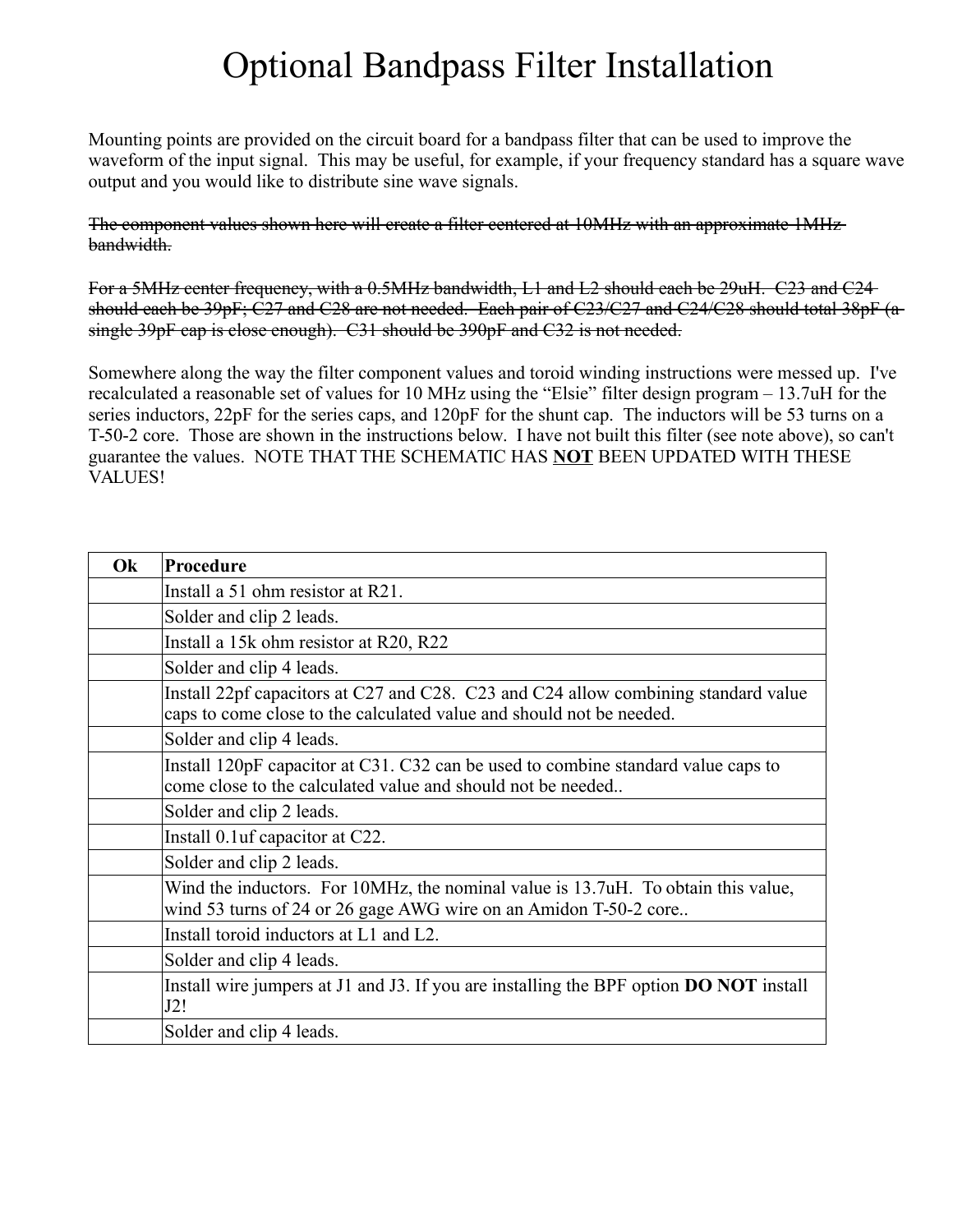### Board Check

This completes assembly of the TADD-1. At this point, components, their location, and proper orientation should be double-checked. Soldering must be carefully inspected, preferably with a lit magnifier. If there are any suspicious solder connections, reflow the solder and check the result. Do this until you are satisfied that the board is OK.

| Ok | Procedure                              |
|----|----------------------------------------|
|    | $\frac{1}{2}$ and OK.<br>Board checked |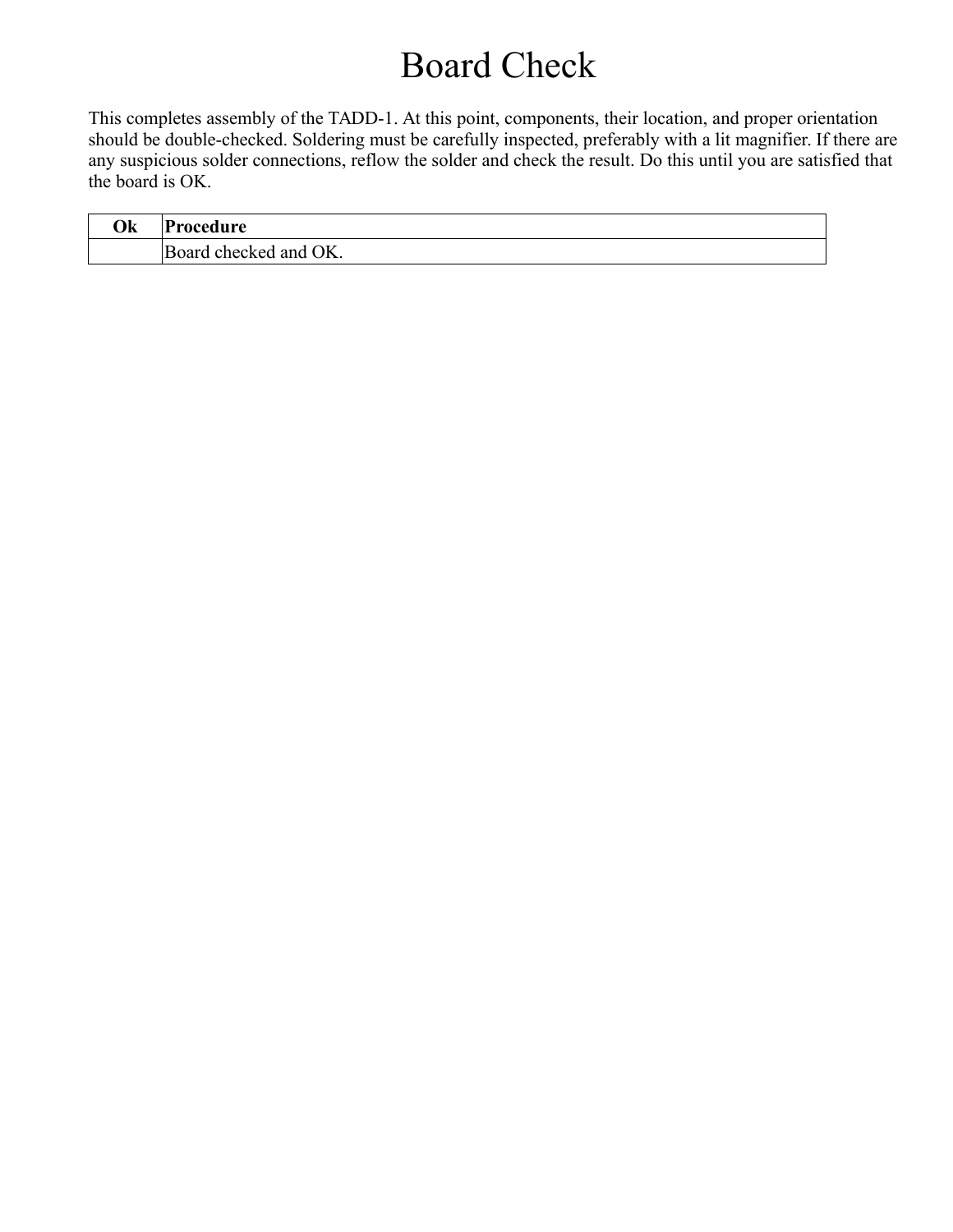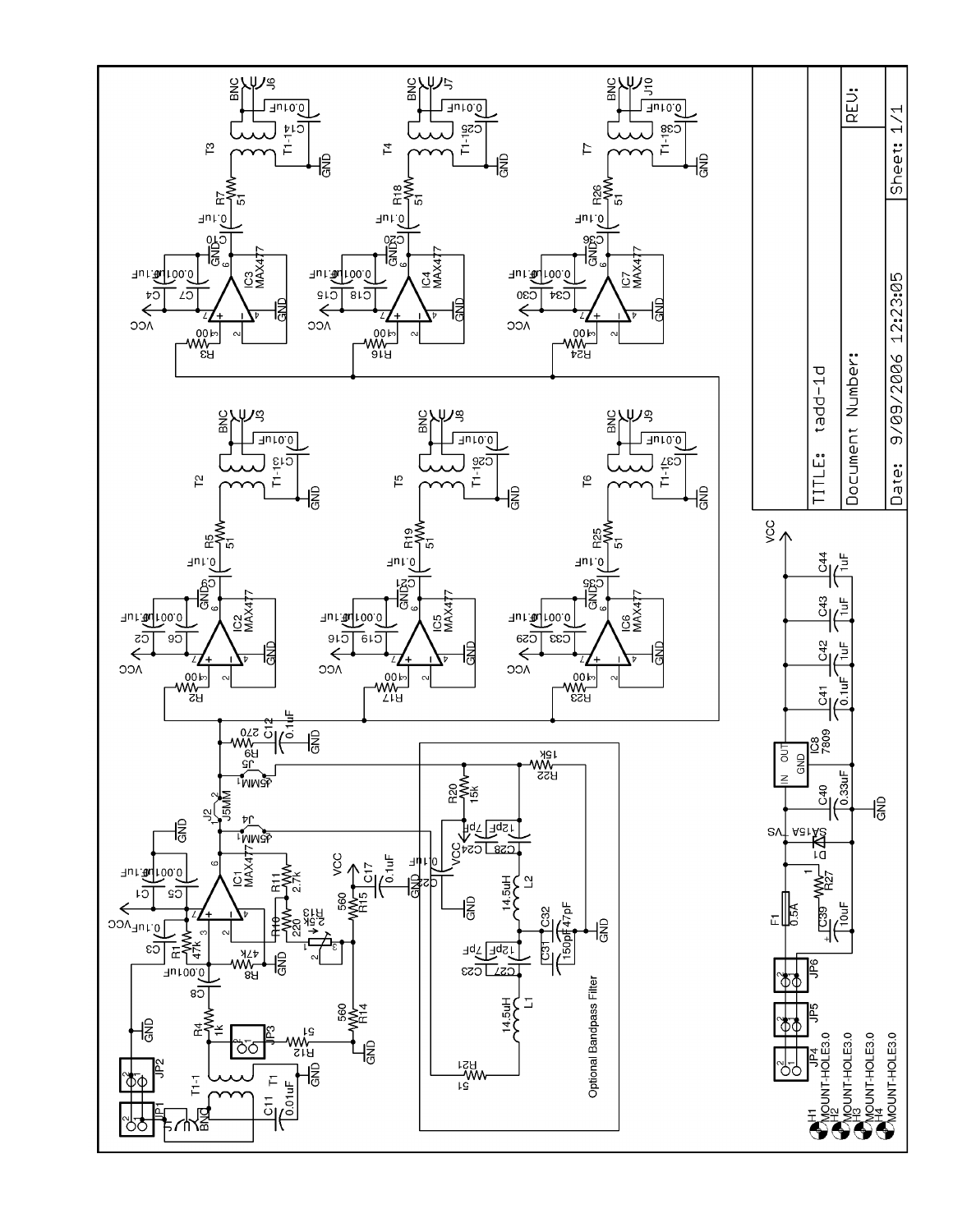